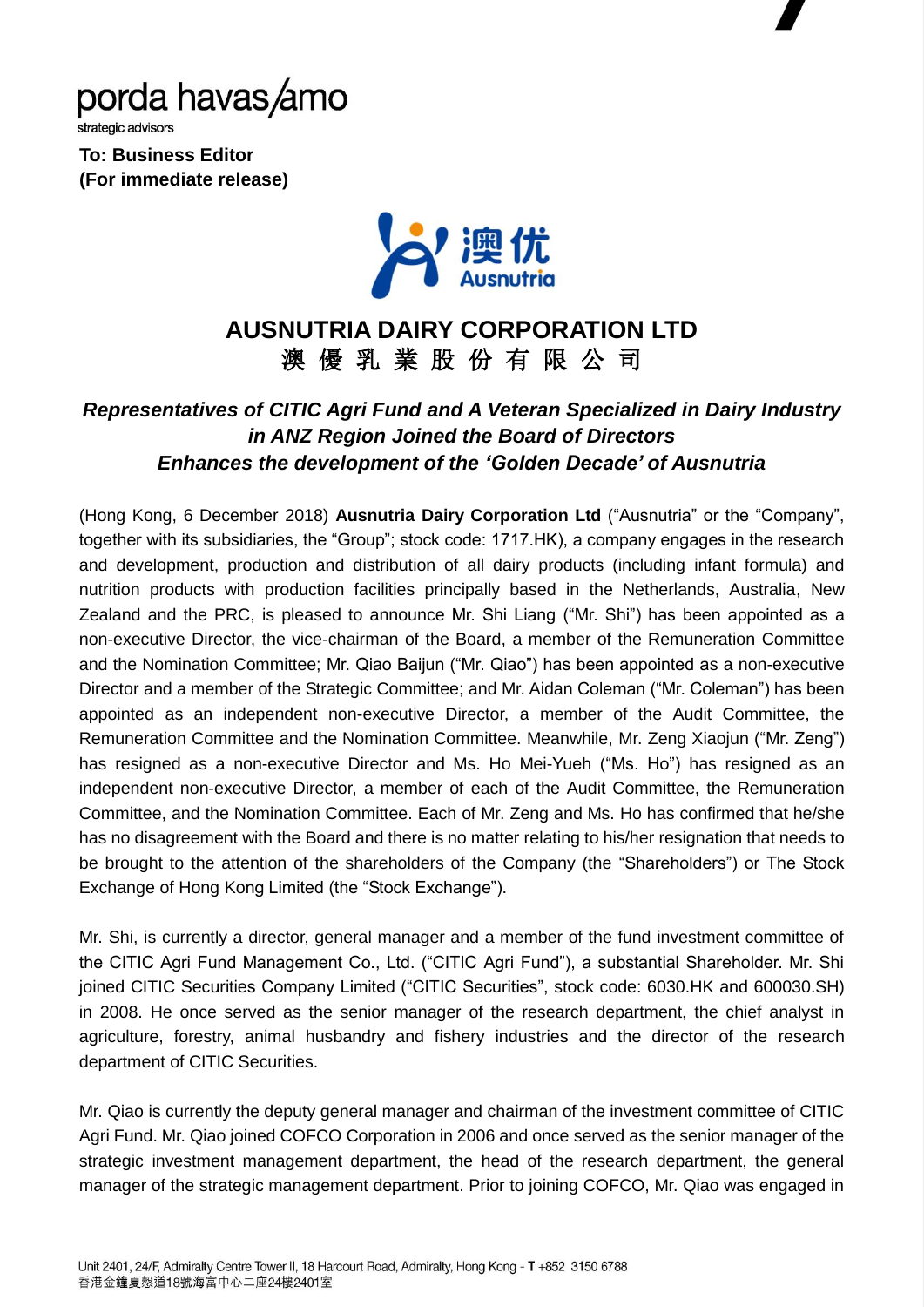the research in agriculture, food and beverage industry in China Galaxy Securities Co Ltd (stock code: 6881.HK) and CITIC Securities.

Mr. Colemam, has over 30 years of extensive experience in the manufacturing and marketing of consumer and food-service food and agricultural product. He is currently the managing director of Longpoint Consulting Pty. Ltd.("Longpoint"). Prior to joining Longpoint, Mr. Coleman was the chief executive officer of Bega Cheese Limited (stock code: BGA.ASX) until 2017. He was also the chief executive officer of Tatura Milk Industries Ltd. ("Tatura"), a wholly owned subsidiary of Bega Cheese Limited, from 2008 to 2011 and an executive director of Tatura from 2011 to 2017. Mr. Colemam was the managing director of Fonterra Brands (Australia) Pty. Ltd, an Australian company which manufactures, markets and distributes dairy and non-dairy products from 2005 to 2007.

**Mr. Yan Weibin, Chairman of the Group**, said "On behalf of the Board committees, I would like to express my sincere gratitude to Mr. Zeng and Ms. Ho for their valuable contribution to the Company during their tenure of services. In the meantime, extending my sincere welcome to the experienced two representatives of CITIC Agri Fund, and an expert in Dairy industry in ANZ region for joining us. The Company successfully introduced CITIC Agri Fund to become the single largest shareholder of the Company. The joining of Mr. Shi and Mr. Qiao to the Board demonstrated the great support and trust of CITIC Agri Fund to the Group, also the Company will be benefitted from the profession of Mr. Shi and Mr. Qiao. In addition, Mr. Colemam's know-how of the industry will definitely help the Group to achieve steady and rapid development. In particular, he will provide good guidance, support and supervision for the business development of the Company in Australia and New Zealand. As one of the leaders in the dairy industry, the Company will strive to provide the best products and services, and head towards the 'Golden Decade' of Ausnutria. At the same time, we will continue to explore the global market, strive for market and consumer recognition with our high-quality products, achieve ever-expanding growth. We dedicate to become the most trustworthy milk formula, nutrition and health-care enterprise in the world and provide better returns to shareholders."

- *End -*

#### **About Ausnutria Dairy Corporation Ltd**

Ausnutria Dairy Corporation Ltd is a leading infant milk formula company with production facilities principally based in the Netherlands, Australia, New Zealand, and the PRC. The Company is engaged in the worldwide production, research, and sales of infant formula, adult milk and other dairy and nutrition products. It owns several famous infant formula and milk powder brands, including "*Kabrita*", "*Allnutria*" and "*Hyproca*". Ausnutria's factories in the PRC were among that first batch of factories that had been granted with the National Infant Formula Enterprise Production Permit. The factory in the Netherlands is also one of the first infant milk formula manufacturers to obtain import licenses for overseas products under the new policy in the PRC.

Issued by Porda Havas International Finance Communications Group for and on behalf of **Ausnutria Dairy Corporation Ltd.** For further information, please contact us at [ausnutria@pordahavas.com,](mailto:porda_ausnutria@pordahavas.com) or